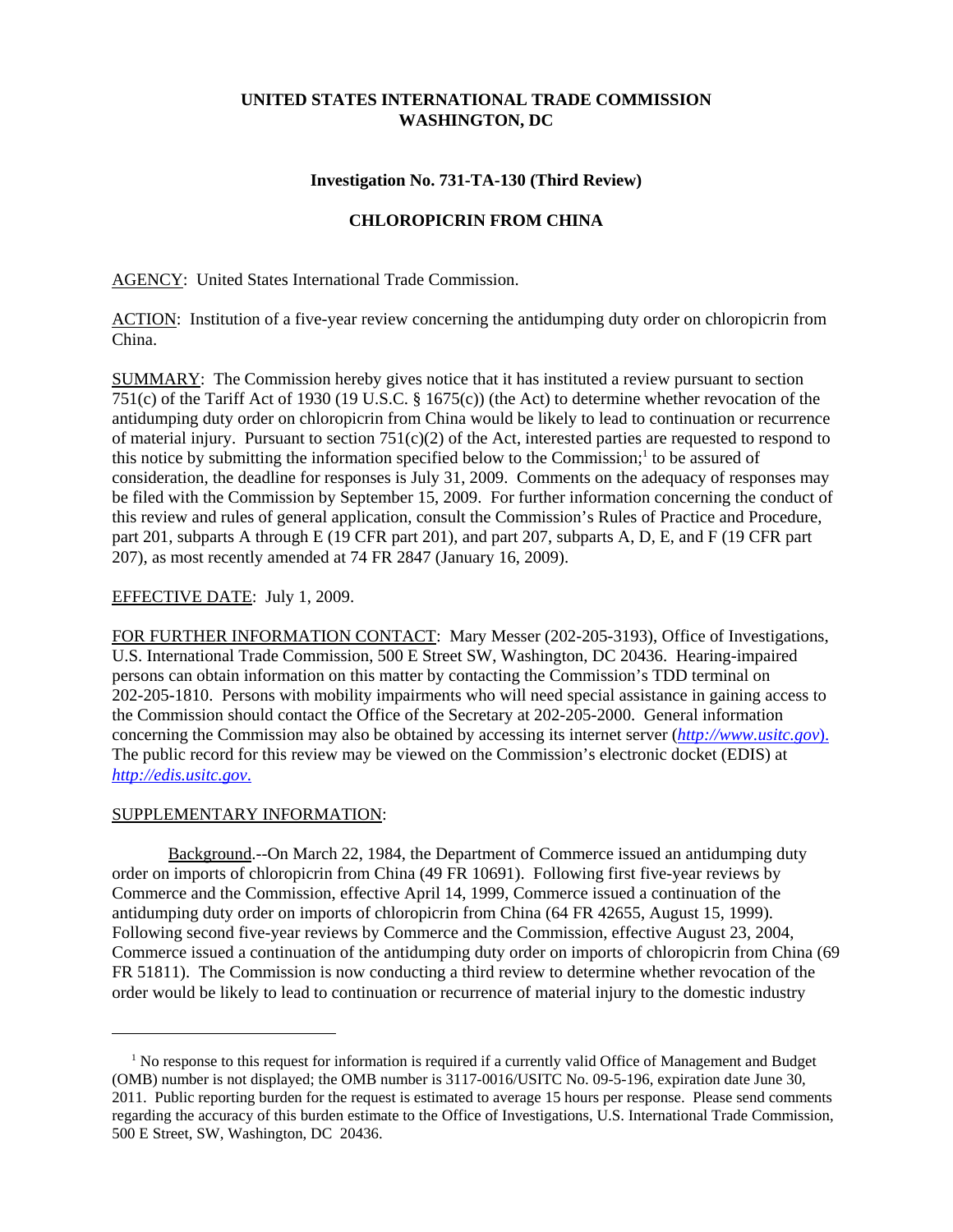within a reasonably foreseeable time. It will assess the adequacy of interested party responses to this notice of institution to determine whether to conduct a full review or an expedited review. The Commission's determination in any expedited review will be based on the facts available, which may include information provided in response to this notice.

Definitions.--The following definitions apply to this review:

- (1) *Subject Merchandise* is the class or kind of merchandise that is within the scope of the five-year review, as defined by the Department of Commerce.
- (2) The *Subject Country* in this review is China.
- (3) The *Domestic Like Product* is the domestically produced product or products which are like, or in the absence of like, most similar in characteristics and uses with, the *Subject Merchandise*. In its original determination and its expedited first and second five-year review determinations, the Commission defined the *Domestic Like Product* as chloropicrin.
- (4) The *Domestic Industry* is the U.S. producers as a whole of the *Domestic Like Product*, or those producers whose collective output of the *Domestic Like Product* constitutes a major proportion of the total domestic production of the product. In its original determination and its expedited first and second five-year review determinations, the Commission defined the *Domestic Industry* as all U.S. producers of chloropicrin.
- (5) An *Importer* is any person or firm engaged, either directly or through a parent company or subsidiary, in importing the *Subject Merchandise* into the United States from a foreign manufacturer or through its selling agent.

Participation in the review and public service list.--Persons, including industrial users of the *Subject Merchandise* and, if the merchandise is sold at the retail level, representative consumer organizations, wishing to participate in the review as parties must file an entry of appearance with the Secretary to the Commission, as provided in section 201.11(b)(4) of the Commission's rules, no later than 21 days after publication of this notice in the *Federal Register*. The Secretary will maintain a public service list containing the names and addresses of all persons, or their representatives, who are parties to the review.

Former Commission employees who are seeking to appear in Commission five-year reviews are advised that they may appear in a review even if they participated personally and substantially in the corresponding underlying original investigation. The Commission's designated agency ethics official recently has advised that a five-year review is no longer considered the "same particular matter" as the corresponding underlying original investigation for purposes of 18 U.S.C. § 207, the post employment statute for Federal employees, and Commission rule 201.15(b)(19 CFR § 201.15(b)), 73 FR 24609 (May 5, 2008). This advice was developed in consultation with the Office of Government Ethics. Consequently, former employees are no longer required to seek Commission approval to appear in a review under Commission rule 19 CFR § 201.15, even if the corresponding underlying original investigation was pending when they were Commission employees. For further ethics advice on this matter, contact Carol McCue Verratti, Deputy Agency Ethics Official, at 202-205-3088.

Limited disclosure of business proprietary information (BPI) under an administrative protective order (APO) and APO service list.--Pursuant to section 207.7(a) of the Commission's rules, the Secretary will make BPI submitted in this review available to authorized applicants under the APO issued in the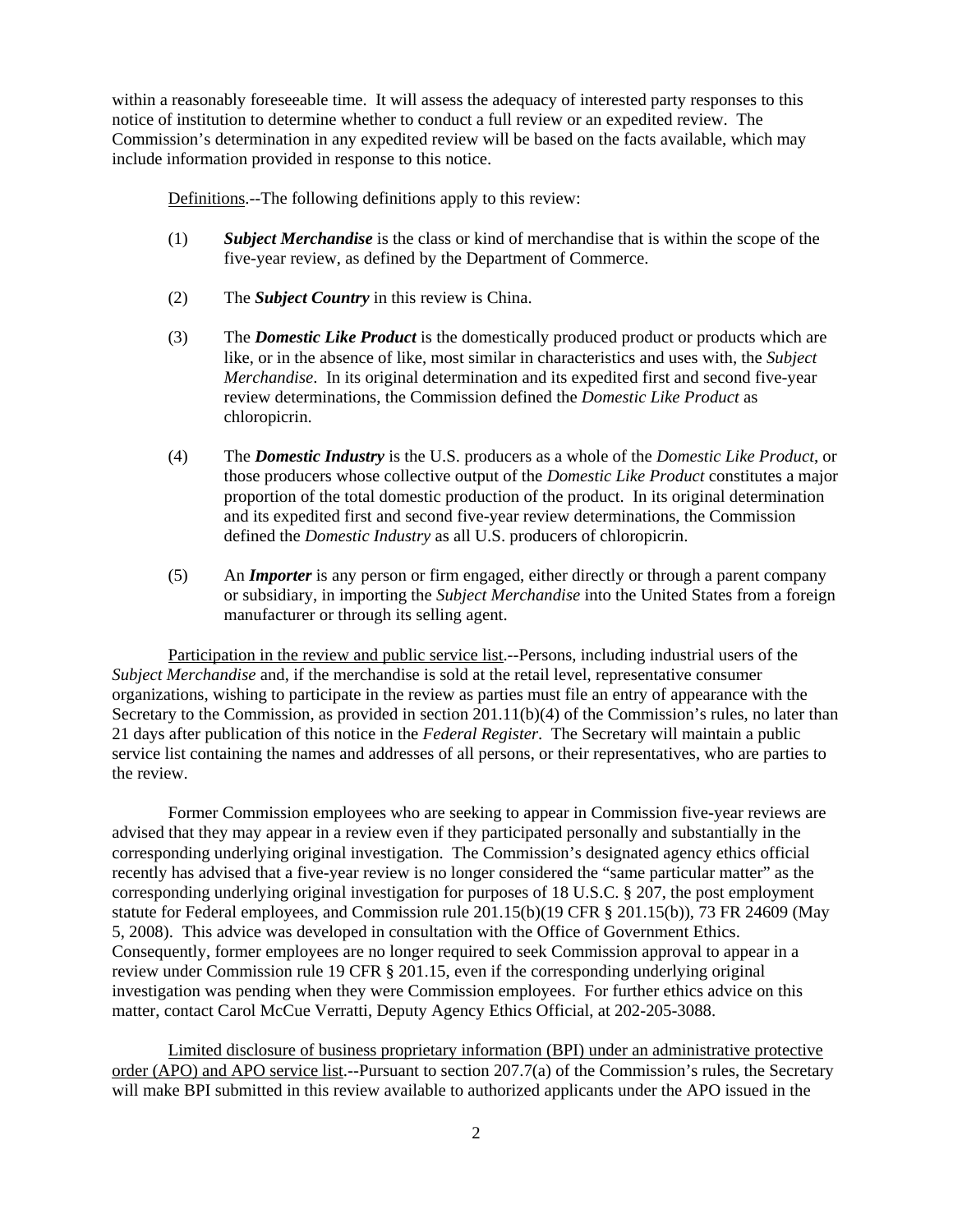review, provided that the application is made no later than 21 days after publication of this notice in the *Federal Register*. Authorized applicants must represent interested parties, as defined in 19 U.S.C. § 1677(9), who are parties to the review. A separate service list will be maintained by the Secretary for those parties authorized to receive BPI under the APO.

Certification.--Pursuant to section 207.3 of the Commission's rules, any person submitting information to the Commission in connection with this review must certify that the information is accurate and complete to the best of the submitter's knowledge. In making the certification, the submitter will be deemed to consent, unless otherwise specified, for the Commission, its employees, and contract personnel to use the information provided in any other reviews or investigations of the same or comparable products which the Commission conducts under Title VII of the Act, or in internal audits and investigations relating to the programs and operations of the Commission pursuant to 5 U.S.C. Appendix 3.

Written submissions.--Pursuant to section 207.61 of the Commission's rules, each interested party response to this notice must provide the information specified below. The deadline for filing such responses is July 31, 2009. Pursuant to section 207.62(b) of the Commission's rules, eligible parties (as specified in Commission rule 207.62(b)(1)) may also file comments concerning the adequacy of responses to the notice of institution and whether the Commission should conduct an expedited or full review. The deadline for filing such comments is September 15, 2009. All written submissions must conform with the provisions of sections 201.8 and 207.3 of the Commission's rules and any submissions that contain BPI must also conform with the requirements of sections 201.6 and 207.7 of the Commission's rules. The Commission's rules do not authorize filing of submissions with the Secretary by facsimile or electronic means, except to the extent permitted by section 201.8 of the Commission's rules, as amended, 67 FR 68036 (November 8, 2002). Also, in accordance with sections 201.16(c) and 207.3 of the Commission's rules, each document filed by a party to the review must be served on all other parties to the review (as identified by either the public or APO service list as appropriate), and a certificate of service must accompany the document (if you are not a party to the review you do not need to serve your response).

Inability to provide requested information.--Pursuant to section 207.61(c) of the Commission's rules, any interested party that cannot furnish the information requested by this notice in the requested form and manner shall notify the Commission at the earliest possible time, provide a full explanation of why it cannot provide the requested information, and indicate alternative forms in which it can provide equivalent information. If an interested party does not provide this notification (or the Commission finds the explanation provided in the notification inadequate) and fails to provide a complete response to this notice, the Commission may take an adverse inference against the party pursuant to section 776(b) of the Act in making its determination in the review.

# INFORMATION TO BE PROVIDED IN RESPONSE TO THIS NOTICE OF INSTITUTION: As used below, the term "firm" includes any related firms.

- (1) The name and address of your firm or entity (including World Wide Web address) and name, telephone number, fax number, and E-mail address of the certifying official.
- (2) A statement indicating whether your firm/entity is a U.S. producer of the *Domestic Like Product*, a U.S. union or worker group, a U.S. importer of the *Subject Merchandise*, a foreign producer or exporter of the *Subject Merchandise*, a U.S. or foreign trade or business association, or another interested party (including an explanation). If you are a union/worker group or trade/business association, identify the firms in which your workers are employed or which are members of your association.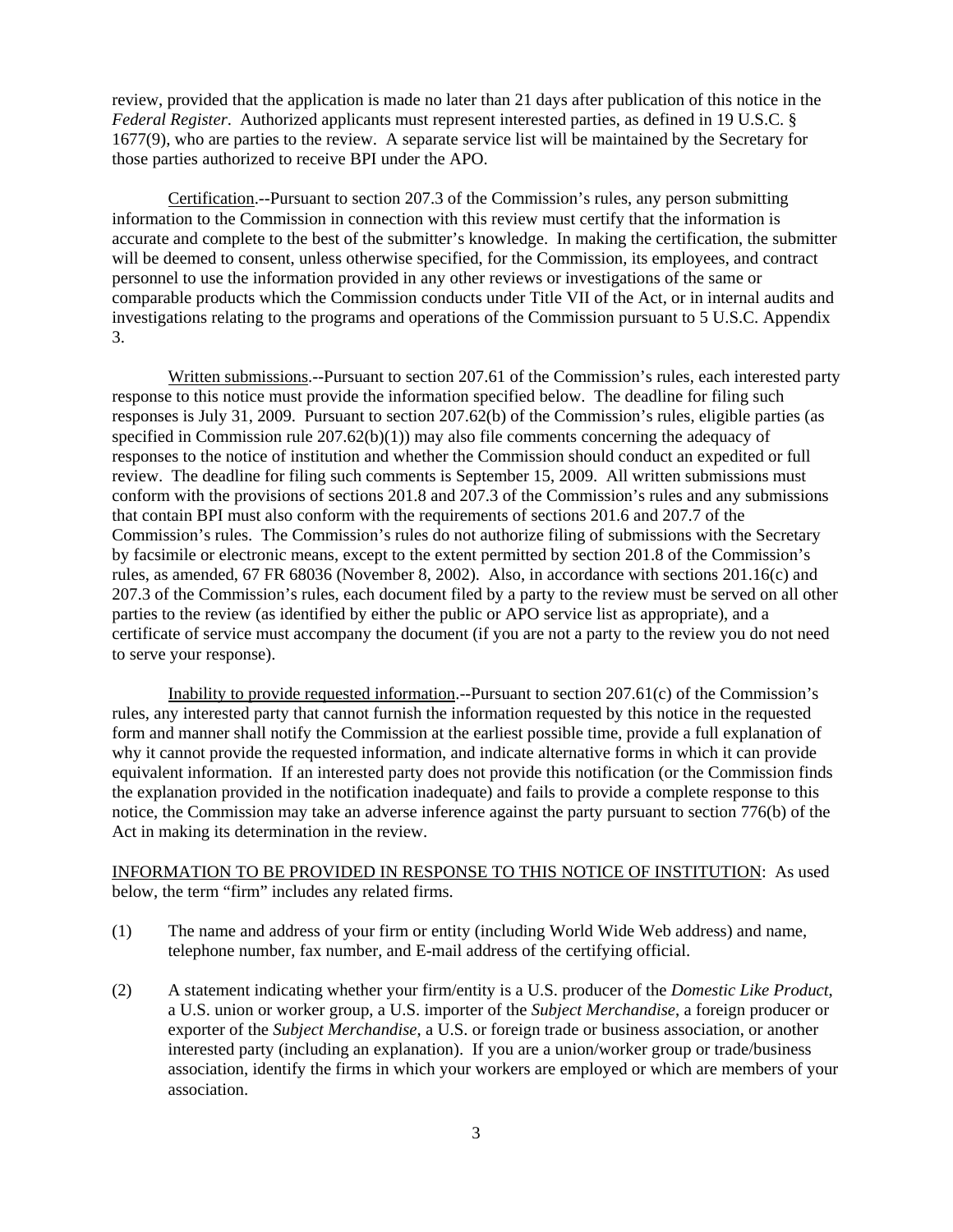- (3) A statement indicating whether your firm/entity is willing to participate in this review by providing information requested by the Commission.
- (4) A statement of the likely effects of the revocation of the antidumping duty order on the *Domestic Industry* in general and/or your firm/entity specifically. In your response, please discuss the various factors specified in section 752(a) of the Act (19 U.S.C. § 1675a(a)) including the likely volume of subject imports, likely price effects of subject imports, and likely impact of imports of *Subject Merchandise* on the *Domestic Industry*.
- (5) A list of all known and currently operating U.S. producers of the *Domestic Like Product*. Identify any known related parties and the nature of the relationship as defined in section  $771(4)(B)$  of the Act (19 U.S.C. § 1677(4)(B)).
- (6) A list of all known and currently operating U.S. importers of the *Subject Merchandise* and producers of the *Subject Merchandise* in the *Subject Country* that currently export or have exported *Subject Merchandise* to the United States or other countries after 2003.
- (7) A list of 3-5 leading purchasers in the U.S. market for the *Domestic Like Product* and the *Subject Merchandise* (including street address, World Wide Web address, and the name, telephone number, fax number, and E-mail address of a responsible official at each firm).
- (8) A list of known sources of information on national or regional prices for the *Domestic Like Product* or the *Subject Merchandise* in the U.S. or other markets.
- (9) If you are a U.S. producer of the *Domestic Like Product*, provide the following information on your firm's operations on that product during calendar year 2008, except as noted (report quantity data in pounds and value data in U.S. dollars, f.o.b. plant). If you are a union/worker group or trade/business association, provide the information, on an aggregate basis, for the firms in which your workers are employed/which are members of your association.
	- (a) Production (quantity) and, if known, an estimate of the percentage of total U.S. production of the *Domestic Like Product* accounted for by your firm's(s') production;
	- (b) Capacity (quantity) of your firm to produce the *Domestic Like Product* (i.e., the level of production that your establishment(s) could reasonably have expected to attain during the year, assuming normal operating conditions (using equipment and machinery in place and ready to operate), normal operating levels (hours per week/weeks per year), time for downtime, maintenance, repair, and cleanup, and a typical or representative product mix);
	- (c) The quantity and value of U.S. commercial shipments of the *Domestic Like Product* produced in your U.S. plant(s); and
	- (d) The quantity and value of U.S. internal consumption/company transfers of the *Domestic Like Product* produced in your U.S. plant(s).
	- (e) The value of (i) net sales, (ii) cost of goods sold (COGS), (iii) gross profit, (iv) selling, general and administrative (SG&A) expenses, and (v) operating income of the *Domestic Like Product* produced in your U.S. plant(s) (include both U.S. and export commercial sales, internal consumption, and company transfers) for your most recently completed fiscal year (identify the date on which your fiscal year ends).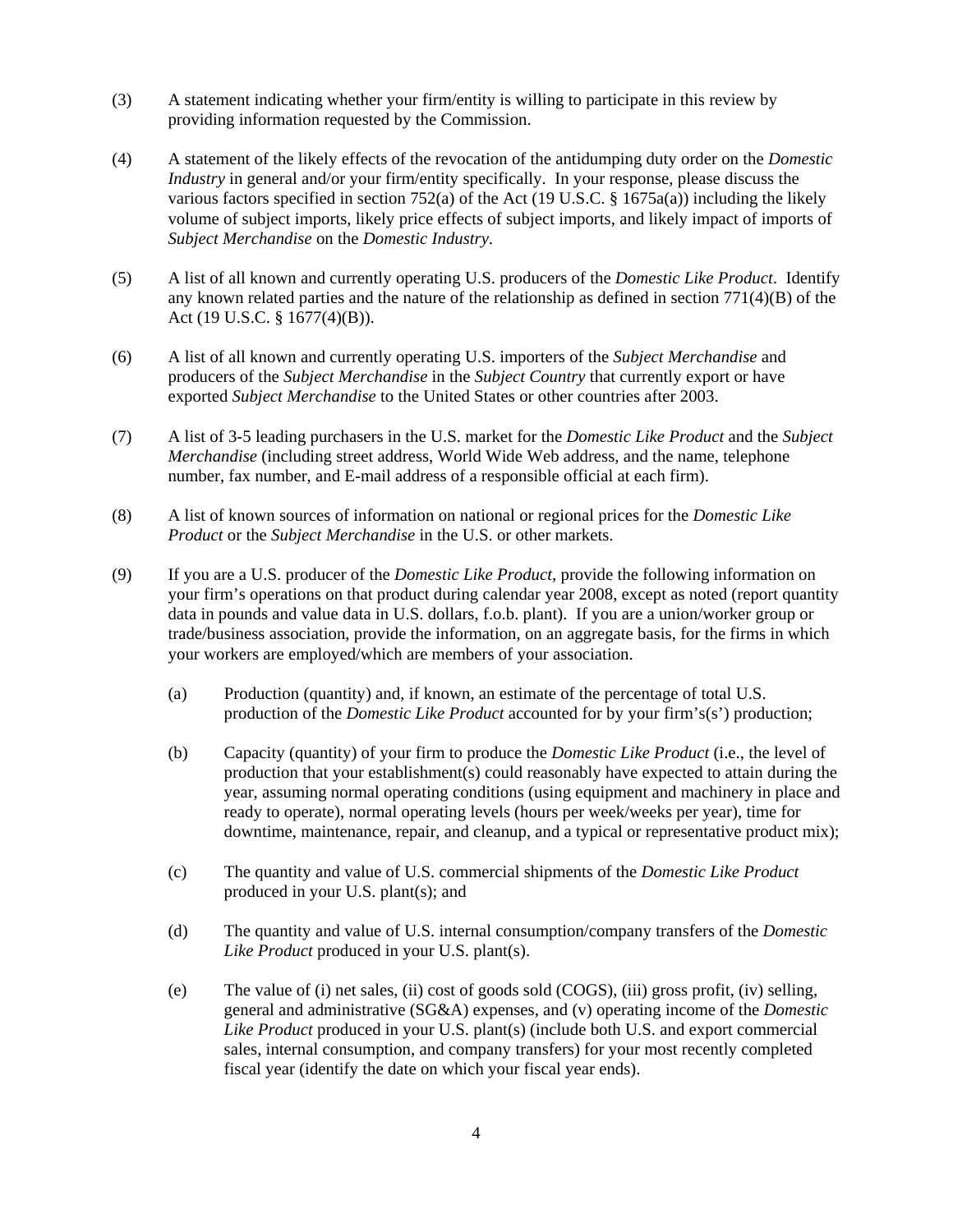- (10) If you are a U.S. importer or a trade/business association of U.S. importers of the *Subject Merchandise* from the *Subject Country*, provide the following information on your firm's(s') operations on that product during calendar year 2008 (report quantity data in pounds and value data in U.S. dollars). If you are a trade/business association, provide the information, on an aggregate basis, for the firms which are members of your association.
	- (a) The quantity and value (landed, duty-paid but not including antidumping duties) of U.S. imports and, if known, an estimate of the percentage of total U.S. imports of *Subject Merchandise* from the *Subject Country* accounted for by your firm's(s') imports;
	- (b) The quantity and value (f.o.b. U.S. port, including antidumping duties) of U.S. commercial shipments of *Subject Merchandise* imported from the *Subject Country*; and
	- (c) The quantity and value (f.o.b. U.S. port, including antidumping duties) of U.S. internal consumption/company transfers of *Subject Merchandise* imported from the *Subject Country*.
- (11) If you are a producer, an exporter, or a trade/business association of producers or exporters of the *Subject Merchandise* in the *Subject Country*, provide the following information on your firm's(s') operations on that product during calendar year 2008 (report quantity data in pounds and value data in U.S. dollars, landed and duty-paid at the U.S. port but not including antidumping duties). If you are a trade/business association, provide the information, on an aggregate basis, for the firms which are members of your association.
	- (a) Production (quantity) and, if known, an estimate of the percentage of total production of *Subject Merchandise* in the *Subject Country* accounted for by your firm's(s') production; and
	- (b) Capacity (quantity) of your firm to produce the *Subject Merchandise* in the *Subject Country* (i.e., the level of production that your establishment(s) could reasonably have expected to attain during the year, assuming normal operating conditions (using equipment and machinery in place and ready to operate), normal operating levels (hours per week/weeks per year), time for downtime, maintenance, repair, and cleanup, and a typical or representative product mix); and
	- (c) The quantity and value of your firm's(s') exports to the United States of *Subject Merchandise* and, if known, an estimate of the percentage of total exports to the United States of *Subject Merchandise* from the *Subject Country* accounted for by your firm's(s') exports.
- (12) Identify significant changes, if any, in the supply and demand conditions or business cycle for the *Domestic Like Product* that have occurred in the United States or in the market for the *Subject Merchandise* in the *Subject Country* after 2003, and significant changes, if any, that are likely to occur within a reasonably foreseeable time. Supply conditions to consider include technology; production methods; development efforts; ability to increase production (including the shift of production facilities used for other products and the use, cost, or availability of major inputs into production); and factors related to the ability to shift supply among different national markets (including barriers to importation in foreign markets or changes in market demand abroad). Demand conditions to consider include end uses and applications; the existence and availability of substitute products; and the level of competition among the *Domestic Like Product* produced